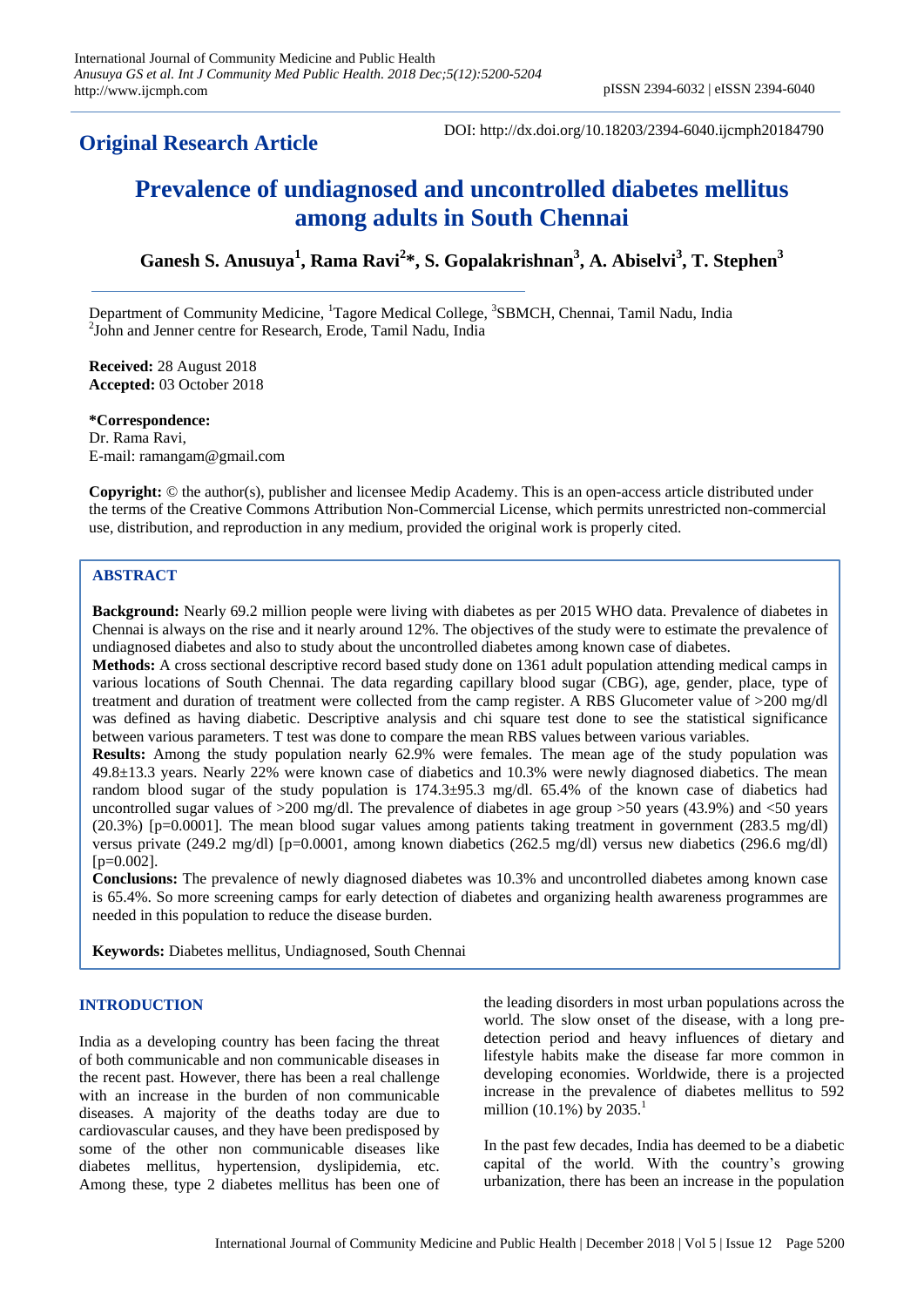migration which has in large disrupted the lifestyle and eating patterns of these people. This has indirectly predisposed a large number of people to lifestyle diseases like diabetes and hypertension. Moreover, the proportions of people who remain undetected are also on the rise. According to World Health Organization, 69.2 million (8.7%) of the global population remain undiagnosed for type 2 diabetes mellitus in  $2015<sup>2</sup>$  Several studies done in India show alarming rates of the rise in the proportion of population with undiagnosed diabetes mellitus. A study done by Joshi et al showed that 7.2% of the populations in over eight states in India were undetected with diabetes mellitus. In Chennai, Raja et al in 2010-11 reported a prevalence of 11.1% of undetected diabetes while CURES study reported a prevalence of 9.1% in Chennai at the same time.  $3-5$ 

Majority of the patients with diabetes mellitus go through a pre diabetic phase for several years which is an intermittent stage which increases the risk of undiagnosed diabetes and overt diabetes mellitus. This may also be referred to as abnormal glucose regulation  $(AGR)$ .<sup>6</sup> It is essential that the population is targeted at this stage with adequate screening programme, to detect diabetes at an early stage. The American Diabetes Association (ADA) recommends that adults at normal risk for diabetes must undergo every three years and adults with a positive family history and other risk factors should undergo screening at one or two year interval.<sup>7</sup> Studies have proven that one-thirds of all the people with diabetes remain undiagnosed and more than 60% of the newly diagnosed individuals are unaware of the condition until a complication appears.<sup>8</sup>

There is a growing need for the early detection, due to the nature of pathogenesis of the disease. Diabetes mellitus is bound to result in severe complications of the vascular system, affecting multiple organs. Several Indian studies have reported about 34% prevalence of diabetic retinopathy, which is a significant micro vascular complication of the disease. <sup>9</sup> Hence early detection is the key to prevent the onset of complications, and reduce the morbidity and mortality associated with diabetes.

## *Objectives*

- To estimate the prevalence of undiagnosed and uncontrolled type 2 diabetes mellitus.
- To compare the mean blood sugar values with certain variables.

# **METHODS**

## *Type of study*

Cross sectional record based study.

## *Period of study*

1<sup>st</sup> May 2017 to 15<sup>th</sup> August 2017.

#### *Sample size calculation and sampling technique*

Based on the prevalence of 11.1% from a previous study.<sup>4</sup> for undiagnosed diabetes mellitus, at 95% confidence limits and 16% relative precision, the sample size was calculated as 1216. Accounting 10% for non response, the final sample size was calculated as 1361. Sampling technique used was convenient sampling

#### *Study settings*

Urban and Rural areas of South Chennai patients attending medical camps conducted by a private medical college.

## *Inclusion criteria*

Patient who have attended medical camps in South Chennai region and have undergone a CBG check by glucometer.

## *Data collected*

RBS values, age, gender, previous history of diabetes, type of treatment, and place of treatment were collected from the camp register  $(1<sup>st</sup>$  May 2017 to 15<sup>th</sup> August 2017). An operational definition of RBS glucometer values of >200 mg/dl was defined as having diabetic.

#### *Justification for using RBS values >200 mg/dl for diagnosing diabetes*

We followed the Mayo Clinics, diagnostic criteria for diabetes as using RBS values >200 mg/dl. <sup>10</sup> Even WHO have mentioned RBS values greater than 200 mg/dl can be used as a screening tool for diagnosing diabetes in resource poor settings and practical consideration of the existing situations.<sup>11</sup>

## *Data analysis*

Data were entered and analyzed using SPSS ver.20 software. Descriptive analysis, Chi square test and pooled t test were done to see the statistical significance between various parameters.

## *Ethical clearance*

The ethical clearance was obtained from the Institutional Ethical Committee and Institutional Review board of a private medical college in Chennai.

## **RESULTS**

#### *Baseline characteristics*

This study was carried out among 1361 adults of South Chennai. 62.9% of the study participants were females. Mean age of the study participants was 49.8±13.3 years nearly 74.9% of the participants had blood glucose levels less than 200 mg/dl.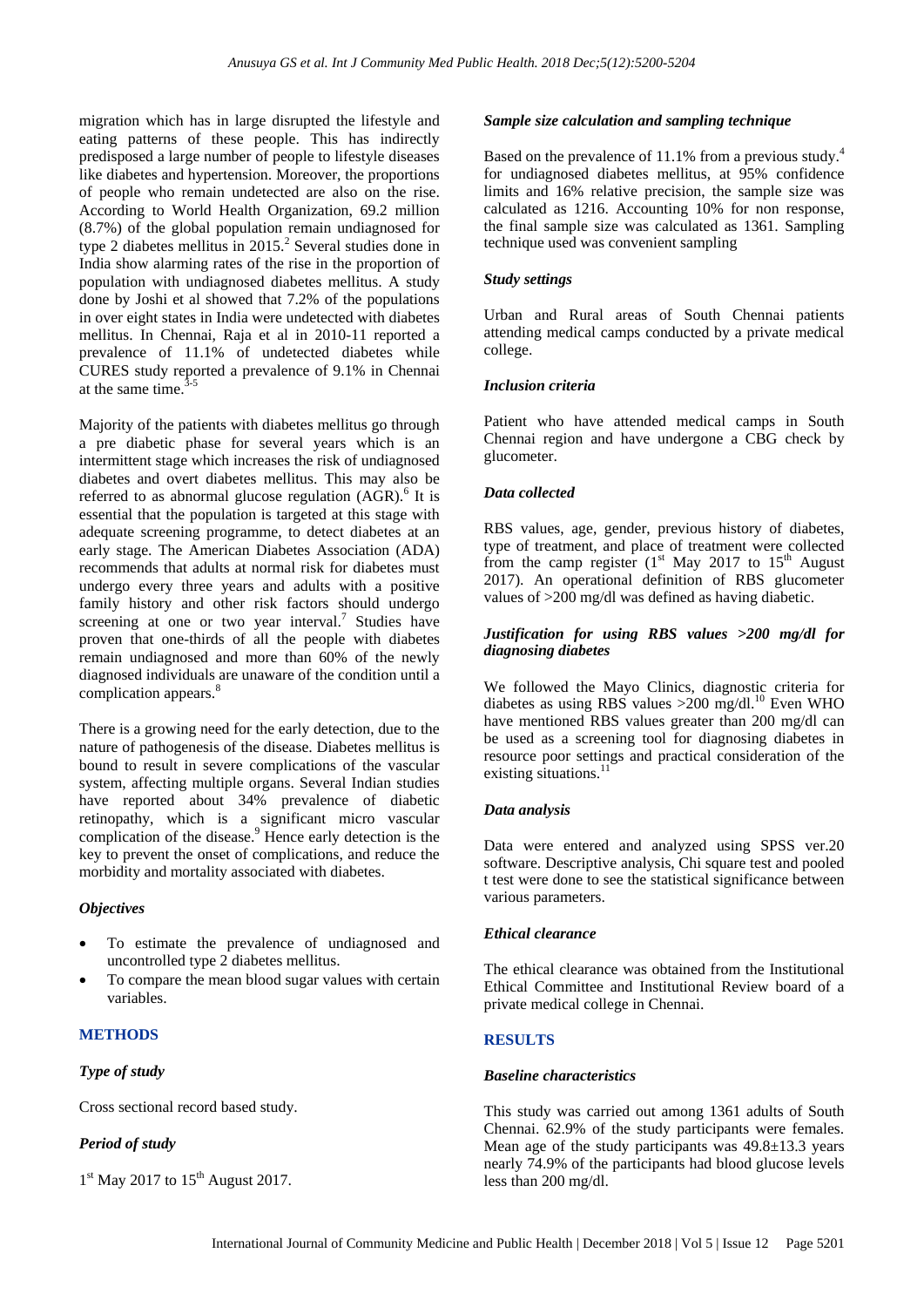The prevalence of undiagnosed diabetes was nearly 10.3%. Nearly 65.4% of the known case of diabetics had uncontrolled blood sugar values of >200 mg/dl. Mean random blood sugar among all the participants was 174.3±95.3 mg/dl. The other baseline characteristics of the study participants are given in Table 1.

#### **Table 1: Baseline characteristics (n=1361).**

| S. No | <b>Characteristics</b> |                               | <b>Frequency</b> | Percentage (%) |
|-------|------------------------|-------------------------------|------------------|----------------|
|       | <b>Gender</b>          | Male                          | 505              | 37.1           |
|       |                        | Female                        | 856              | 62.9           |
|       | <b>Diabetic status</b> | Newly diagnosed (undiagnosed) | 140              | 10.3           |
|       |                        | Known diabetics (old case)    | 300              | 22             |
|       |                        | Non diabetics                 | 921              | 67.7           |
| 3     | Age (in years)         | $<$ 35                        | 158              | 11.6           |
|       |                        | $35 - 50$                     | 511              | 37.5           |
|       |                        | 50-65                         | 470              | 34.5           |
|       |                        | >65                           | 222              | 16.3           |

 $N=$  Numbers, % = Percentage.

#### **Table 2: Health seeking pattern of known diabetics among the study participants (n=300).**

| $\parallel$ S. No | <b>Characteristics</b>         |                     | <b>Frequency</b> | Percentage $(\% )$ |
|-------------------|--------------------------------|---------------------|------------------|--------------------|
|                   | <b>Duration of</b><br>diabetes | $<$ 5 years         | 162              | 54                 |
|                   |                                | 5-10 years          | 67               | 22.3               |
|                   |                                | $>10$ years         |                  | 23.7               |
|                   | <b>Place of treatment</b>      | Government          | 118              | 39.3               |
|                   |                                | Private             | 182              | 60.7               |
|                   | <b>Type of treatment</b>       | Only tablets        | 270              | 90                 |
|                   |                                | Tablets and Insulin | 30               | 10                 |

 $N=$  Numbers,  $%$  = Percentage.

#### **Table 3: Comparison between mean blood sugar levels and health seeking pattern among known diabetics.**

| $\mid$ S. No | <b>Characteristics</b>       |                 | Mean sugar | <b>Mean difference</b> | <b>T</b> value | P value   |
|--------------|------------------------------|-----------------|------------|------------------------|----------------|-----------|
|              | <b>Place of treatment</b>    | Government      | 283.5      | 34.4                   | 2.5            | $0.016*$  |
|              |                              | Private         | 249.2      |                        |                |           |
| $\mathbf{2}$ | <b>Duration of treatment</b> | $<$ 5 years     | 262.8      | 0.6                    | 0.046          | 0.631     |
|              |                              | $>5$ years      | 262.2      |                        |                |           |
| $\vert 3$    | <b>Type of treatment</b>     | Insulin/tablets | 318        | 60.9                   | 2.6            | $0.0001*$ |
|              |                              | Tablets only    | 257        |                        |                |           |

(\*statistically significant).

#### *Health seeking pattern of known diabetics among the study participants*

The known case of diabetics were 300 (22%) in number. The duration of diabetes was over 10 years for 23.7% of the known diabetics. Moreover, 60.7% of them undertook treatment from private hospitals, and 90% of known diabetics were only on oral hypoglycemic drugs. The health seeking pattern of known diabetics is given in Table 2.

## *Comparison between mean blood sugar levels and health seeking pattern among known diabetics*

It was observed that place and type of treatment were significant predictors of mean blood sugar values. Patients obtaining care in private hospitals had a significant lower mean blood sugar values (249.2 mg/dl) compared to those taking treatment in government hospitals (283.5 mg/dl) and this difference was statistically significant (p=0.016).

The mean blood sugar values of patients taking both Insulin and tablets (318 mg/dl) were high when compared with those taking only tablets (257 mg/dl) and the difference was statistically significant.

Mean RBS among known diabetics was  $262.5 \pm 114.5$ mg/dl. Mean RBS among newly detected diabetes was 296.6±89.6 mg/dl. The mean blood sugar value among the newly diagnosed diabetics were comparatively higher than known case of diabetics and the findings were also statistically significant (p=0.002). The comparison between the mean blood sugar values and the health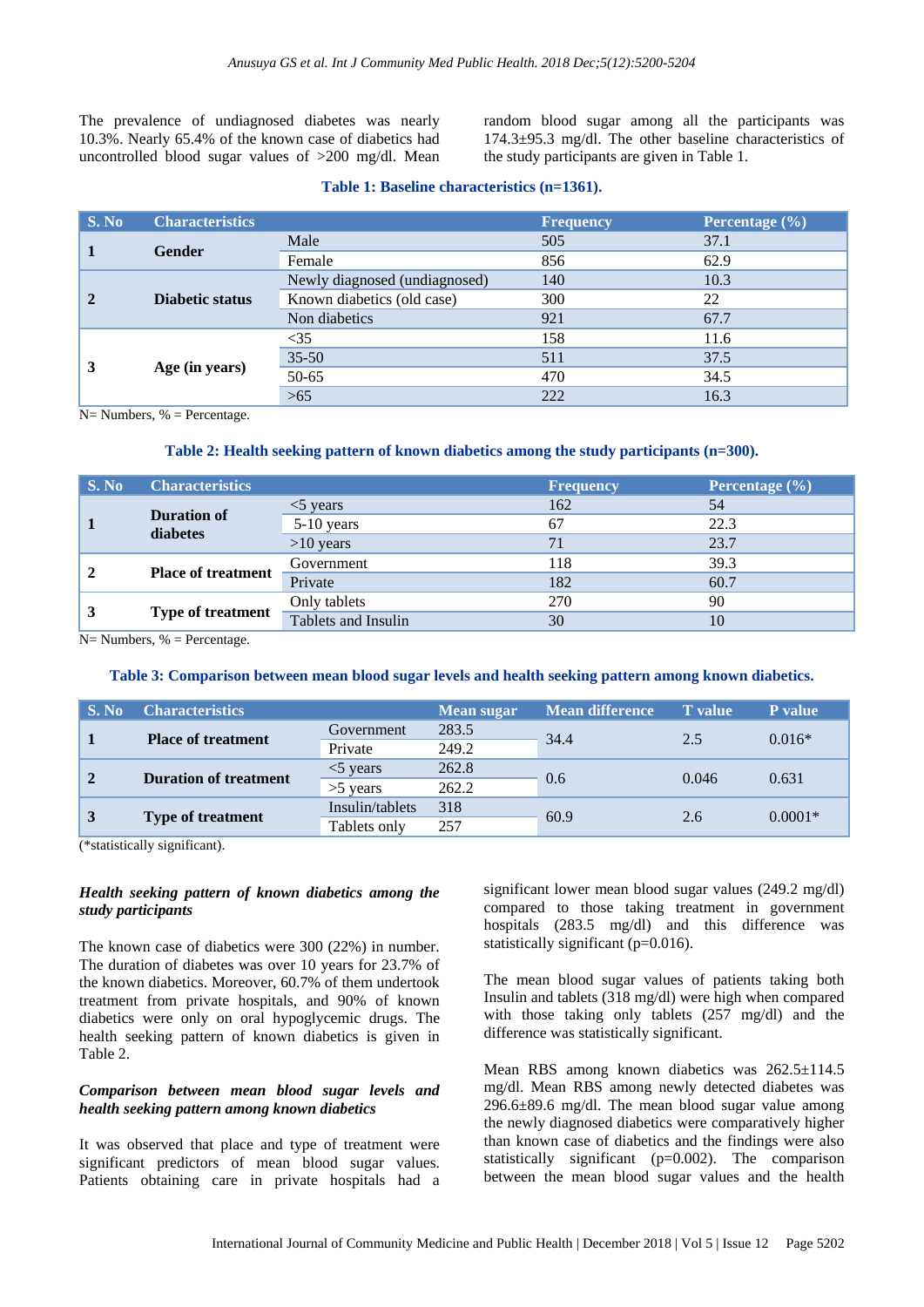seeking pattern among known diabetics is given in Table 3.

# **DISCUSSION**

This community based study was carried out to measure the burden of undetected diabetes mellitus in the population. Our study reported a prevalence of 10.3% of undiagnosed diabetes mellitus. A study done by Joshi et al reported a prevalence of 7.2% while a study done by Raja et al reported a prevalence of 11.1% in Chennai city.<sup>3,4</sup> The above findings are similar to our study findings. This study also reported the prevalence of uncontrolled blood sugar levels among known diabetics, which was found to be 65.4%. In a study done by Mahapatra et al, the prevalence of uncontrolled diabetes was  $46.43\%$ , which was lesser than our findings.<sup>12</sup> In another study done by Kanungo et al the prevalence of uncontrolled diabetes was 47%, which was also lesser when compared with our study findings.<sup>13</sup> The difference in prevalence of uncontrolled diabetes can be attributed to different study settings, different criteria for uncontrolled diabetes and different geographical locations.

There are several factors which could be attributed to the existing scenario of diabetes care and burden as observed in our study. The key focus in diabetes management is early detection and adequate control. Studies have reported that diabetes control worsens with increase in the duration of the disease beyond 10 years.<sup>14</sup> It is a well known fact that poor glycemic control increases the risk for micro and macro vascular complications. However, achievement of glycemic control poses a significant challenge to not only the patients, but also to the physicians. Our study reported that care in private hospitals significantly reduced the mean glucose levels compared to patients taking treatment in government hospitals. This is well substantiated by the fact that the availability of resources to monitor the blood glucose levels like HbA1c is lacking in certain government infrastructure. Moreover, there has been a reported 'lack of inertia' in initiating insulin therapy from both the doctors and patients side. 15,16 There is also a possibility that the doctor patient ratio may not be similar in government and private sectors. Since the case load is very high in government settings when compared to the private hospitals, there is also a possibility the doctors may not be able to spend more time with the patients in government hospitals. Our study also showed that patients taking both insulin and tablets had high mean RBS values than those who were only on tablets. This finding can be attributed to possibility of more severely diabetic patients were in the category of taking both insulin and tablets.

## **CONCLUSION**

The prevalence of undiagnosed diabetes is 10.3%. Prevalence of uncontrolled diabetes among known case is 65.4%. The mean RBS values were high among newly diagnosed diabetics when compared with known cases of diabetics. This finding shows the importance of early diagnosis and bringing the patients into care at an early stage. The mean RBS values were also high among patients taking treatment from government hospitals and those who were on both insulin and tablets type of treatment. The patients on insulin should be reviewed frequently and their insulin dosages should be upgraded depending on the CBG values.

#### *Limitations*

The prevalence of diabetes mellitus in this study was estimated from the first level screening test which may not be a confirmatory diagnostic measure. Therefore there is a need for a follow up measurement of fasting and post prandial blood sugar values for confirming their diabetic status in newly diagnosed diabetics.

*Funding: No funding sources Conflict of interest: None declared Ethical approval: The study was approved by the Institutional Ethics Committee*

# **REFERENCES**

- 1. Forouhi NG, Wareham NJ. Epidemiology of Diabetes. Medicine (Abingdon). 2014;42(12):698- 70.
- 2. World Health Organization. India. Available at: http://www.searo.who.int/india/mediacentre/events/ 2016/en/. Accessed on 3 August 2018.
- 3. Joshi SR, Saboo B, Vadivale M, Dani SI, Mithal A, Kaul U, et al. Prevalence of diagnosed and undiagnosed diabetes and hypertension in India- results from the Screening India's Twin Epidemic (SITE) study. Diabetes Technol Ther. 2012;14(1):8- 15.
- 4. Subramani R, Devi U, Shankar U, Rama, Rajalakshmi, Ganesh, et al. Prevalence of Undiagnosed Type 2 Diabetes and its Associated Risk Factors in Rural Population of Tamil Nadu. World J Med Sci. 2014;11(2):222-7.
- 5. Deepa M, Pradeepa R, Rema M, Mohan A, Deepa R, Shanthirani S, et al. The Chennai Urban Rural Epidemiology Study (CURES)--study design and methodology (urban component) (CURES-I). J Assoc Physicians India. 2003;51:863-70.
- 6. Meme N, Amwayi S, Nganga Z, Buregyeya E. Prevalence of undiagnosed diabetes and prediabetes among hypertensive patients attending Kiambu district hospital, Kenya: A cross sectional study. Pan Afr Med J. 2015;22:286.
- 7. Pétursson P. Aspects of Abnormal Glucose Regulation in Various Manifestations of Coronary Artery Disease. 2012.
- 8. WHO. WHO Global status report on non communicable diseases; 2010. Available from:http://www.cabdirect.org/abstracts/201131688 08.html. Accessed on 3 August 2018.